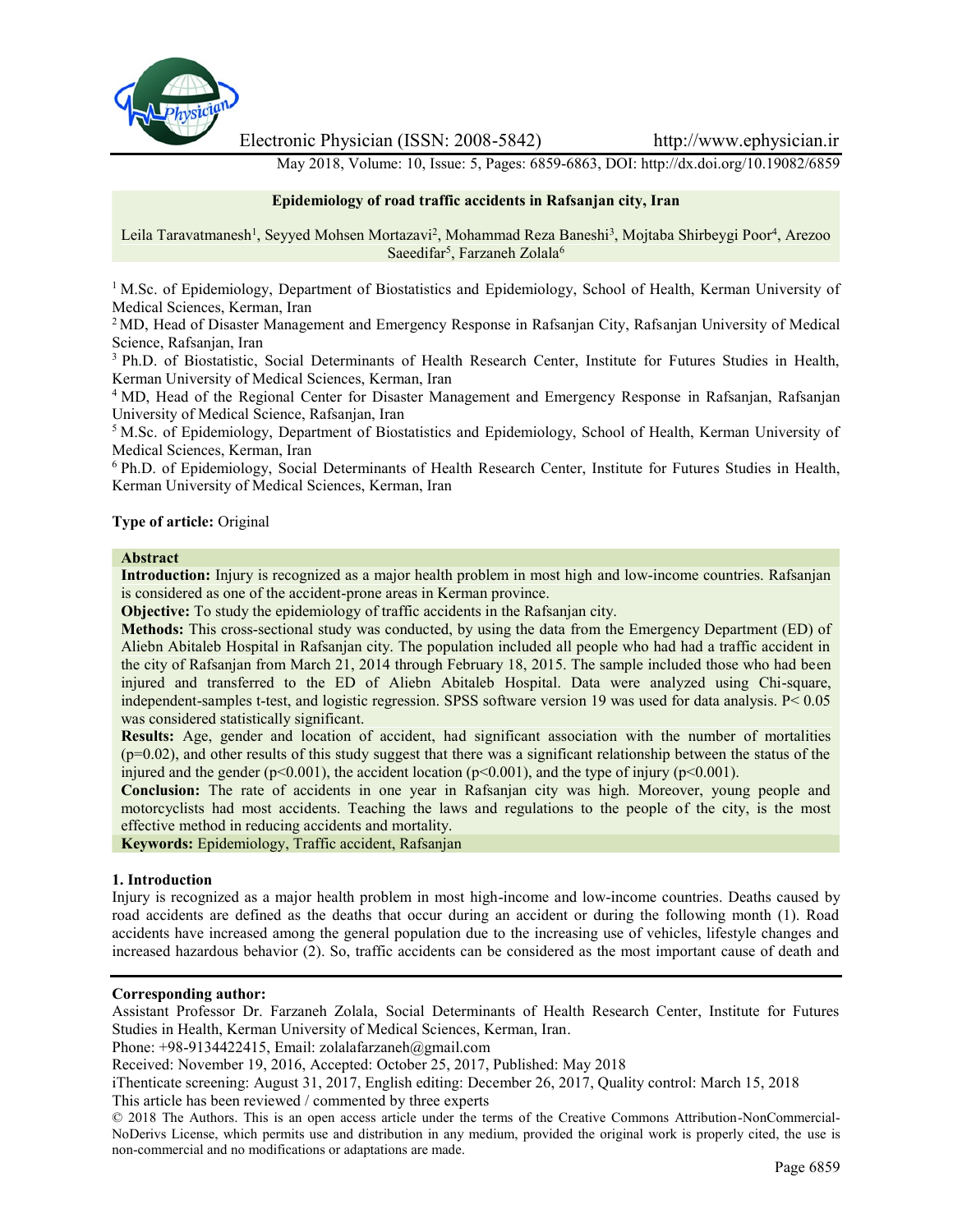disability (2). Generally, about 1 to 3 % of gross national income in developing countries is dedicated to the damage caused by road accidents. The World Health Organization reported that the mortality rate of road accidents in 1990 was about 9,900 and it reached 1.2 million in 2002 due to 10% growth (3). Results of the studies in Iran show that the death rate due to accidents is 30 per 100,000 people while it is 22.6 worldwide (3) and 15 out of 100 people who are injured in traffic accidents in Iran lose their lives, but this rate is about 2 in 100 in developed countries (3). According to the information from the statistics unit of the Legal Medicine Organization of Iran, 27,567 people were killed and 276,762 individuals were injured in traffic accidents in 2006. Furthermore, 23,000 people (4), in 2010, and 252,224 people with the rate of 34.1 in 100000 and 27.22% in 100000 in 2012 lost their lives in traffic accidents (1). Today, the deaths caused by traffic accidents have a critical situation in Iran. According to the head of the Traffic Police of Iran, every three minutes, a car accident occurs and every 19 minutes, one person is killed in a car accident (5). A study by Bos showed that 17.9 % of all deaths caused by accidents in Europe had happened to motorcyclists (6). In a study by Ghorbani et al. in Gonbad-e Qavus city, it was indicated that in 62.7 % of the accidents, the majority of vehicles were motorcycles and most of the injured people were motorcyclists (6) whose lower parts of their bodies were injured, especially with fractures to their legs (7). Results of a study by Khademi and Moradi showed that 73.4 % of the victims of car accidents were men, and the main cause of death was head injury. Also, the majority of accident victims were passenger cars and then motorcycles (8). Rafsanjan city is located in the North West of Kerman province on the southern edge of the Lut Desert in communication routes of Kerman, Yazd, Fars, Hormozgan and Sistan-Baluchestan provinces and it is considered as one of the accident-prone areas in Kerman province. Upon reflection of the statistics by the Emergency Department in 2014, and due to the high build-up of traffic, we conducted this study to recognize the epidemiology of road traffic accidents and find ways to alleviate this problem.

# **2. Material and Methods**

# *2.1. Study design and sampling*

This is a cross-sectional study conducted on 4,899 subjects in the Rafsanjan population. Aliebn Abitaleb, is a large publicly funded hospital, in Rafsanjan. The Emergency Department (ED) personnel, register and document the cause of injury in the medical records for all cases that are admitted and treated for injury routinely on a 24-hour basis, based on the ninth Revision of WHO International Classification of Diseases, Clinical Modification (ICD-9-CM).

### *2.2. Selection of cases*

The population included all people who had had traffic accidents in the city of Rafsanjan from March 21, 2014 through February 18, 2015. The sample included those who had been injured in that year and had been transferred to the ED of Rafsanjan Hospital. A retrospective on-site medical record review of injury-related ED visits from March 21, 2014 through February 18, 2015 was reviewed.

### *2.3. Data collection*

Data for cases that accrued in the study period above were extracted from medical records of the ED onto a designed data collection form, this form is completed for each injured individual by an Emergency Technician, and variables include: age, sex, type of vehicles, the condition of the injured, type of injury, the temporal and spatial features of the injured, and deaths during the incidents. To define the variables included in the study, it should be noted that light vehicles refers to personal cars, heavy vehicles includes trucks, etc. and other vehicles refers to tractors and bulldozers. A data collection manual was prepared by the authors, who specified the aims of the study.

### *2.4. Data Analysis*

We performed separate analyses for patients treated solely at the ED and those admitted. We used frequency, mean and standard deviation to describe the data. Chi-square and Independent-samples t-test were computed to compare proportions. Statistical Package for Social Sciences (SPSS) software version 19 was used for data analysis. P< 0.05 was considered statistically significant. The denominator for the calculation of the rate of accidents in 2014 was estimated based on the population in 2014 and the population growth rate (1.2%) reported by the Statistical Center of Iran.

# *2.5. Ethics of research*

The Ethics Committee of Kerman University of Medical Sciences approved the study protocol (date, 2015-06-29; ID, 10/8/1/27). We kept the information of the participants confidential. This study received ethical approval of the Aliebn Abitaleb Hospital Ethical Review Board, and the hospital administration allowed access to the medical records.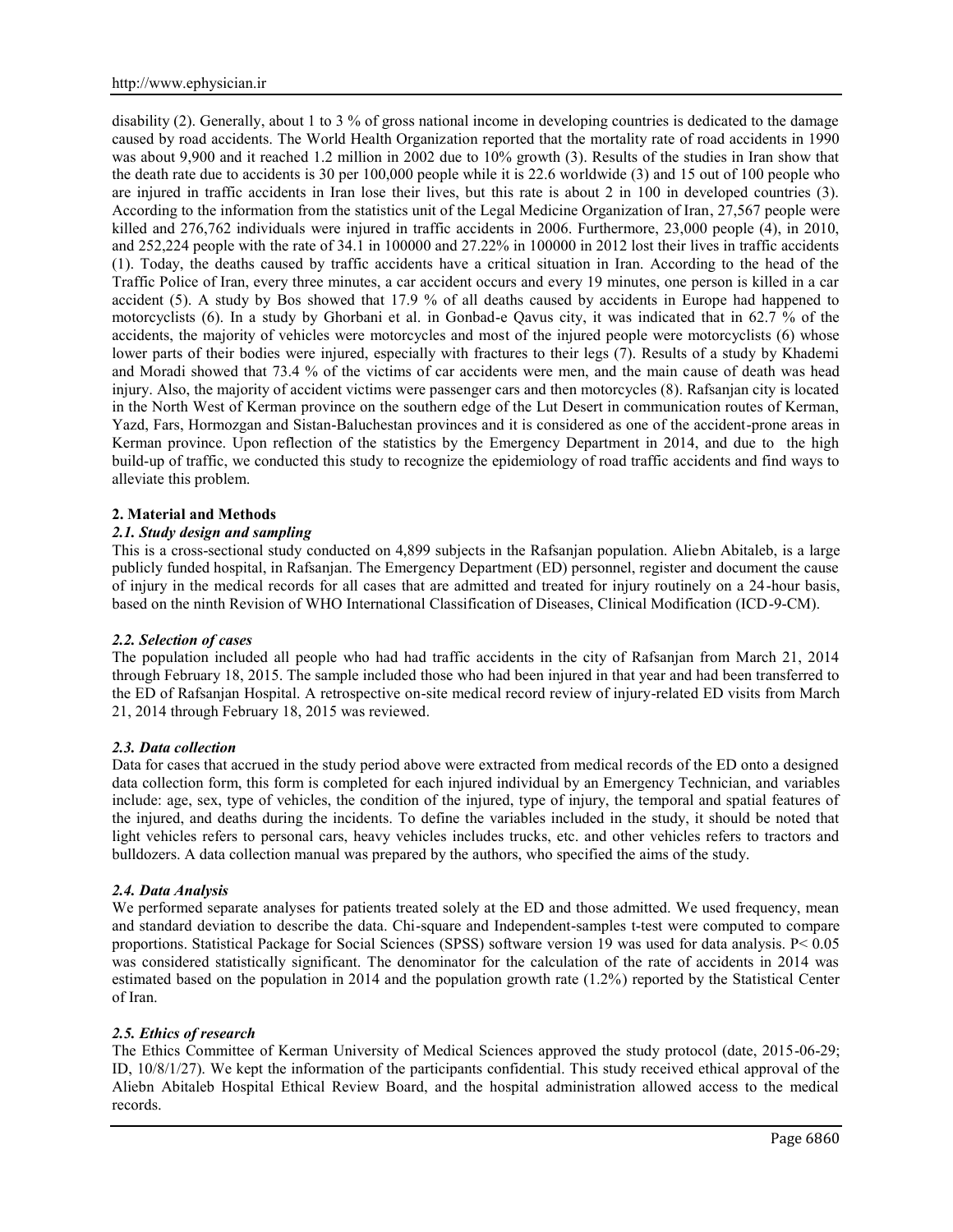# **3. Results**

A total of 4,899 road accidents occurred in the city of Rafsanjan from March 21, 2014 through February 18, 2015 of which 39 cases (0.8%) led to death. Regarding sex, 3,997 victims were men (81.5%), and 898 were women (18.3%) and 4 of them (0.2%) had unidentified sex that had not been recorded. The mean age was 28.09±15.81 years. The highest frequency of accidents occurred in the age group 20-30 years of age, of which there were 1,519 cases (31%) and the least frequency was seen in people older-than 80 years of age. The results showed that in terms of the victims' status, 2,726 cases (56.2%) were drivers, 1,313 cases (33.1%) were passengers, and 511 (10.5%) were pedestrians. Regarding the time pattern, the highest frequencies were observed in the summer (1,346 cases, 27.5%) and in October (508 cases, 10.4%) and the lowest frequencies were seen in the winter (1,083 cases, 22.2%) and December (303 cases, 6.2%), respectively. In terms of the types of injuries, the highest number of multi-injury cases was 1,652 (33.8%) (injuries that occurred to several parts of the body), and after that, the injuries to the legs were 1,125 cases (23%) and other injuries were 638 cases (13%), respectively. In the studies on the types of injuries leading to death as well as those not leading to death, the frequencies of multi-injury cases were 39.9% and 33.8%, respectively (Table 1). Result showed the types of injuries in the individuals who participated in the study. Regarding the traffic accidents that occurred in the city of Rafsanjan, motorcycles (56.3%), light vehicles (37.8%), heavy vehicles (3.7%), bicycles (1.6%) and other vehicles (1.6 %) had the largest share, respectively. It should be noted that in 0.4 % of cases the type of vehicle involved in the accident was unknown. Among the people who had died in the accidents, the most frequent vehicles involved were light vehicles (69.2%) and among the people who had survived the accidents, the most frequent vehicles were motorcycles (56.5%). Classification of the accidents occurred in the city of Rafsanjan showed that 74.4% of fatal accidents had occurred outside the city and 25.6% had occurred inside the city while 60.9 % of non-fatal accidents had happened inside the city and 39.1% of them had occurred outside. Results of the logistics regression analysis test showed that among the three variables age, gender and location of the accident (inside or outside the city), location of the accident  $(p=0.02)$  was significantly associated with the number of deaths and these results can be seen in Table 1. Other results of this study suggest that there is a significant relationship between the status of the injured and gender ( $p<0.001$ ), the accident location ( $p<0.001$ ), and the type of injury  $(p<0.001)$ .

| le 1. Relationship between the three variables of age, gender and location, and death of the victims of traffic acc |          |                 |                              |         |  |
|---------------------------------------------------------------------------------------------------------------------|----------|-----------------|------------------------------|---------|--|
|                                                                                                                     | Variable | Odds ratio (OR) | Confidence interval (95% CI) | p-value |  |
|                                                                                                                     | Age      | 1.01            | $0.99 - 1.03$                | 0.2     |  |
|                                                                                                                     | Gender   | 1.37            | $0.81 - 2.3$                 | 0.2     |  |

 $Location$  2.2 1.09-4.4  $0.02$ 

**Table 1.** Relationship between the three variables of age, gender and location, and death of the victims of traffic accidents

### **4. Discussion**

An accident might occur to a moving motor vehicle solely or between one or more other motor vehicles or pedestrians, animals or objects. This study examined the epidemiology of traffic accidents in the city of Rafsanjan from March 21, 2014 through February 18, 2015 and the findings showed that the accidents which occurred in that city did not have a high mortality rate, however, the number of accidents had been high. Based on the severity of the injuries in accidents, some people had been taken to hospital and others had not been referred to hospital. In general, most victims of road accidents were young people and men and the majority of the accidents had occurred in the summer and in October while the least accidents had occurred in the winter and in December. The remarkable point is that most accidents had occurred involving individuals driving light vehicles and then motorcycle riders. Findings of this study showed that the age group of 20-30 years old had had the highest number of accidents and this was consistent with the results of previous studies conducted by Mahahan in northern India, a study by Ali et al. in Kuwait, a study by Charkazi et al., and the one carried out by Charati et al. in Mazandaran province (4, 9-11). Most accidents occurred in this age group due to traffic, violations and use of illegal drugs. Also, they usually have little confidence in their own driving ability, do not fasten safety belts, and do not pay attention to the risks they personally induce. Moreover, driving inexperience is more prevalent among young people. Findings of this study indicated that, more than half of the victims were men and the ratio of traffic accidents by men to women was 4 to 1. This finding was consistent with previous study conducted in Iran (12, 13). In a study conducted by Entezami et al. in the north of Iran more accident happened in young people, which is consist with our findings (12). One reason for the higher incidence in men compared with women is that men often drive at greater speed, agilely and tortuously, and use any unoccupied space and also continually change lanes (13). Furthermore, men are less likely to use safety belts. In contrast, women drive slowly and straightly. Caution and patience are some characteristics of women while driving. Findings of this study showed, most accidents had occurred in the summer and this was similar to the results of a study by Charkazi et al. (4). Summer vacation is a period of the year that most accidents happen due to the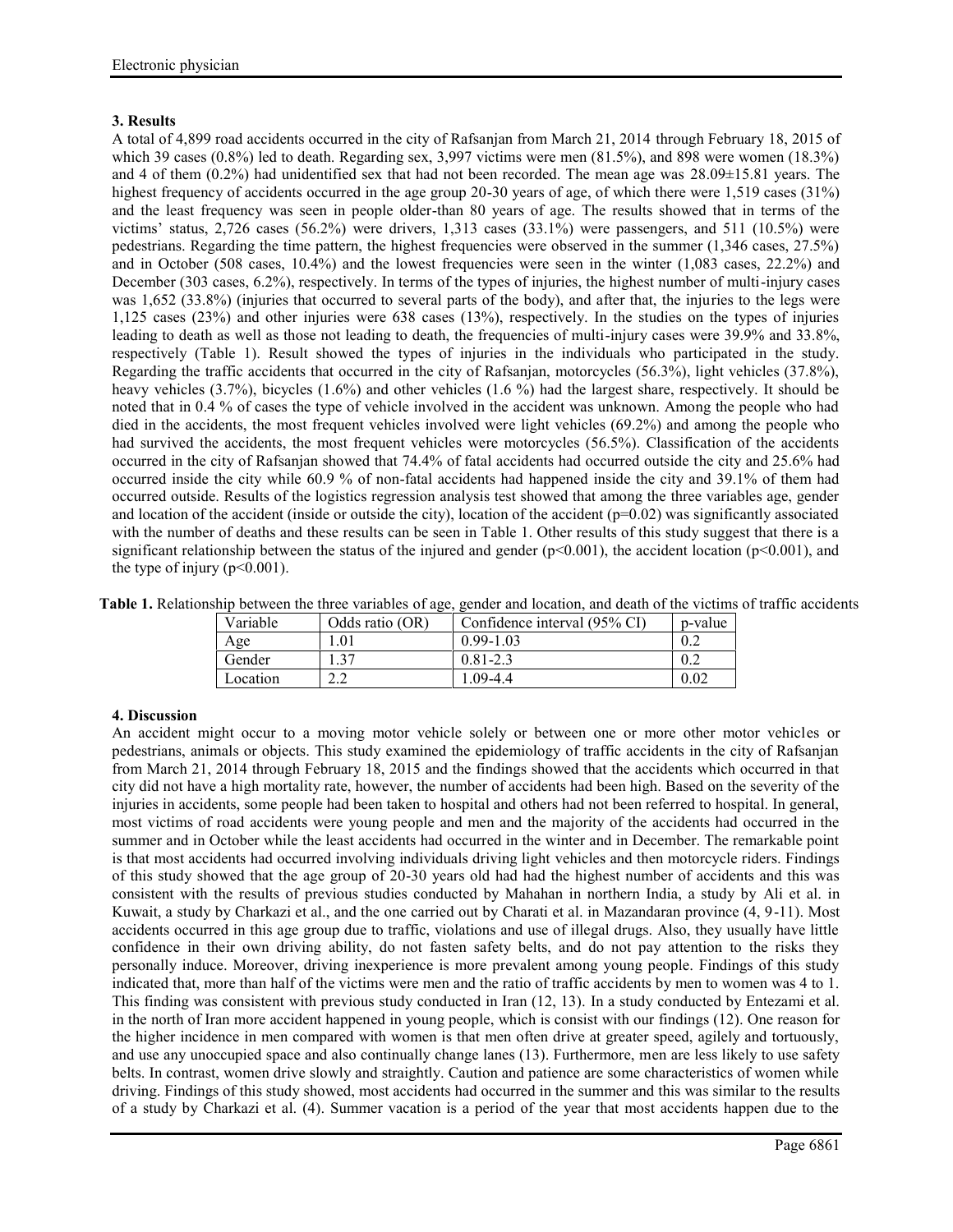increasing volume of journeys and traveling. Findings of this study indicated that, regarding the type of injuries, most subjects had multi-injuries, and this was consistent with the study by Kumar et al. (10), but in a study by Shams Vahidi et al. (11), a study by Tanuch in India and other studies in Iran, heads were most likely to be injured (12-14). Findings of this study showed, in terms of the injured people's status, most victims were passenger-car drivers. This study is consistent with a study conducted by Sadeghi et al., and another study that had also come to the same conclusion in Shahrud city (15, 16). Regarding the type of vehicle, light vehicles and motorcycles had the highest number of accidents, respectively. However, in a study conducted by Mahajan in northern India, most accidents had occurred to light vehicles (17). A study carried out by Charkazi et al. in Golestan province concluded that the highest percentage of accidents had happened to motorcyclists (4). In our country, due to climatic, geographical, social and economic conditions, motorcycles have a significant contribution to transporting people. On the other hand, due to the lack of awareness and familiarity with regulations and possible risks, motorcyclists do not commit themselves to observe traffic laws and regulations as other vehicle drivers do. Consequently, they cause disasters leading to injuries and deaths. Findings of this study indicated, most accidents occurred during the day, this finding is consistent with a study conducted by Shadmani et al. (15), but is inconsistent with previous studies (18, 19). In the previous study conducted in Iran, by Bakhtiyari et al., the highest likelihood of accidents was during the evening (18). Moreover, in another study, Lam stated that most accidents had happened at night and that was not consistent with the results of our study (19). There is more traffic during the day. However, reasons such as the lack of developed roads and parking lots along with population growth and the increased number of vehicles that has led to heavier traffic should not be ignored. In addition, the rate of accidents in the evenings is higher than at sunset, because not only is the traffic heavier in the evenings, but also, drivers are tired and drowsy. Findings of this study showed that most accidents had happened inside the city and this was consistent with the study by Khosravi Shadmani (15). The findings obtained from logistic regression showed that the likelihood of death increased by increase of age. Compared to women, the risk of death in men is higher, and this finding is consistent with the study conducted by Khosravi Shadmani (15). Khosravi Shadmani, in his study, indicated that the risk of accident is lower on the roads outside the city than on the roads inside (15). Similarly, if an accident occurs outside the city, the likelihood of mortality will be 1.2% more than inside the city. Finally, as a result, it seems necessary to train and give knowledge to the personnel of the Emergency Department of Aliebn Abitaleb so that they could prevent the likelihood of death in people who suffer from traffic accidents by reacting quickly and timely. It should be noted that inappropriate actions of the relatives or the people who arrive at the scene before the first aid team may also increase the risk of death and this must be taken into consideration.

### **5. Strengths and limitations**

The current study, which is one of few qualitative studies in Iran, was conducted in an Iranian context; however, its findings may be applied to other areas with a similar context. The limitation of this study was that this study was a cross-sectional study with a small sample; therefore, results could not be generalized to other populations in the world. Longitudinal studies are recommended to confirm these results.

### **6. Conclusions**

In conclusion, findings of the study of traffic accidents over a one-year period in Rafsanjan city, showed the rate of accidents that had occurred was mostly high, but fortunately, the rate of mortality was low. Younger people as well as men had most accidents. However, since various studies carried out in Iran remind us that our younger age groups have the highest share of traffic accidents, and given the importance of this age group in Iranian society, conducting more studies with a wide range of the reasons for traffic accidents among the younger age groups as well as the associated causes of accidents along with interviewing Iranian youths, seems necessary to determine the reasons for the high rate of accidents in this group. We would like to thank the Aliebn Abitaleb hospital in Rafsanjan city and Kerman University of Medical Science for their generous financial support. We would also like to thank the participants who took part in this study.

## **Acknowledgments:**

We would like to thank the Aliebn Abitaleb hospital in Rafsanjan city and Kerman University of Medical Science for their generous financial support. We would also like to thank the participants who took part in this study.

### **Conflict of Interest:**

There is no conflict of interest to be declared.